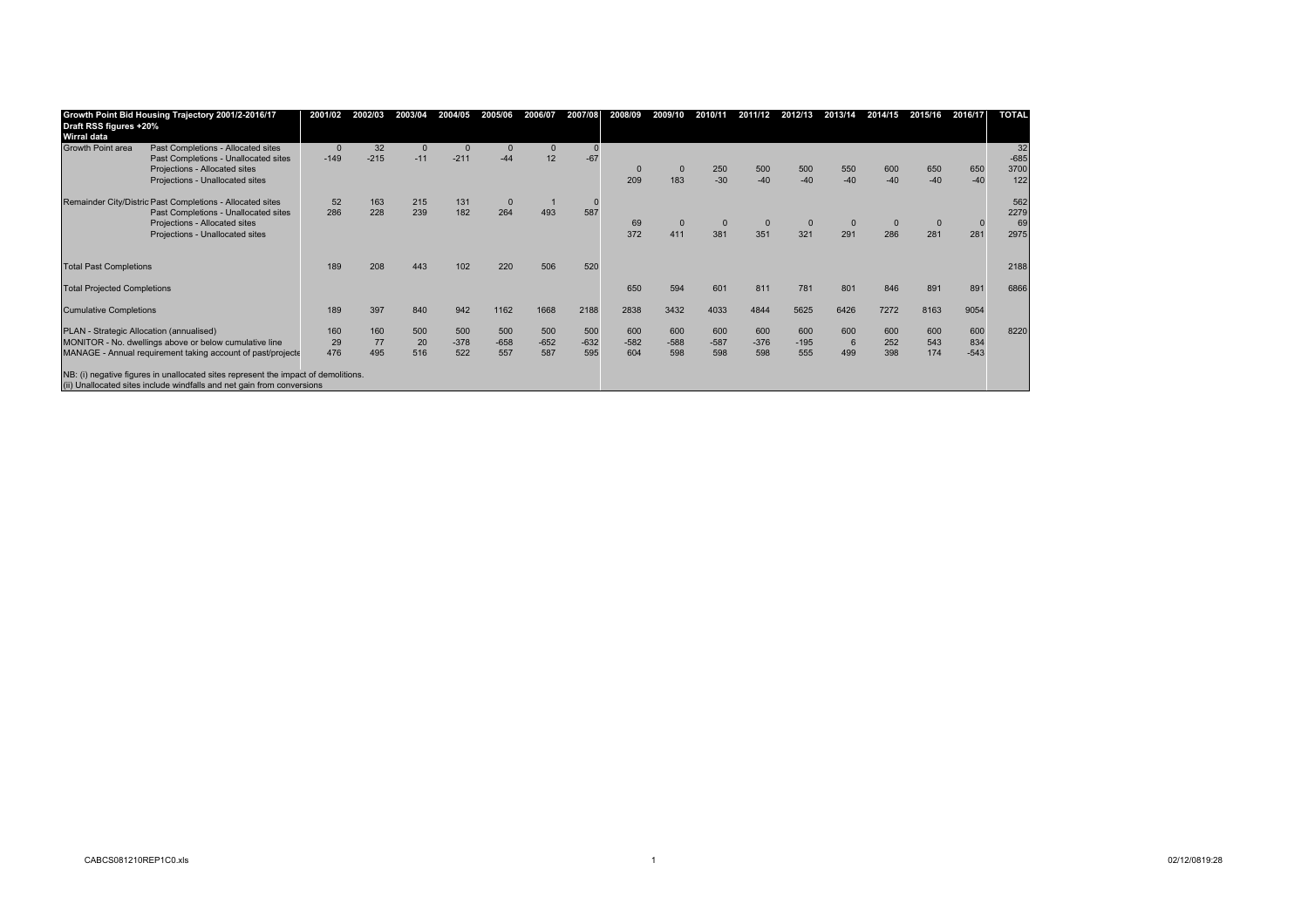| Liverpool data                                                                                                                                                                                            |                             |
|-----------------------------------------------------------------------------------------------------------------------------------------------------------------------------------------------------------|-----------------------------|
| 164<br>29<br>16<br>16<br>Growth Point area<br>Past Completions - Allocated sites<br>$\mathbf{0}$                                                                                                          |                             |
| $-60$<br>$-342$<br>$-97$<br>$-396$<br>$-128$<br>159<br>143<br>Past Completions - Unallocated sites                                                                                                        | $225$<br>$-721$             |
| Projections - Allocated sites<br>603<br>902<br>1110<br>1536<br>521<br>1442<br>1484                                                                                                                        | 981<br>10010<br>1431        |
| $-205$<br>$-193$<br>$-134$<br>$-139$<br>$-110$<br>$-97$<br>$-99$<br>Projections - Unallocated sites                                                                                                       | $-148$<br>$-1200$<br>$-75$  |
| Remainder City/Distric Past Completions - Allocated sites<br>353<br>354<br>64<br>107<br>284<br>95<br>141                                                                                                  | 1398                        |
| 1806<br>240<br>1275<br>1205<br>1850<br>1202<br>$-151$<br>Past Completions - Unallocated sites                                                                                                             | 7427                        |
| Projections - Allocated sites<br>$\Omega$                                                                                                                                                                 | $\mathbf 0$<br>$\mathbf{0}$ |
| 1868<br>2330<br>1796<br>1399<br>1279<br>Projections - Unallocated sites<br>3466<br>1394                                                                                                                   | 1199<br>1177<br>15908       |
|                                                                                                                                                                                                           |                             |
| 1486<br>280<br><b>Total Past Completions</b><br>169<br>1517<br>2104<br>1548<br>1225                                                                                                                       | 8329                        |
| 2588<br>2785<br>2784<br>2681<br>3848<br>2728<br><b>Total Projected Completions</b><br>2739                                                                                                                | 2032<br>24718<br>2533       |
| 8329<br>449<br>3222<br>4739<br>6843<br>12177<br>17493<br>20278<br>25801<br>28482<br>1997<br>14905<br>23017<br><b>Cumulative Completions</b><br>169                                                        | 31015<br>33047              |
|                                                                                                                                                                                                           |                             |
| PLAN - Strategic Allocation (annualised)<br>1110<br>1950<br>1950<br>2340<br>1110<br>1950<br>1950<br>1950<br>2340<br>2340<br>2340<br>2340<br>2340<br>2340                                                  | 2340<br>33030<br>2340       |
| $-2133$<br>$-1052$<br>MONITOR - No. dwellings above or below cumulative line<br>$-941$<br>$-1771$<br>$-2173$<br>$-2898$<br>$-3331$<br>$-3177$<br>$-3641$<br>$-209$<br>132<br>$-1745$<br>$-1497$<br>$-653$ | 17<br>325                   |
| 2387<br>2572<br>2619<br>2745<br>2590<br>MANAGE - Annual requirement taking account of past/projec<br>2064<br>2191<br>2327<br>2484<br>2607<br>2589<br>2550<br>2503<br>2410                                 | 2274<br>2015                |
| NB: (i) negative figures in unallocated sites represent the impact of demolitions.                                                                                                                        |                             |
| (ii) Unallocated sites include windfalls and net gain from conversions                                                                                                                                    |                             |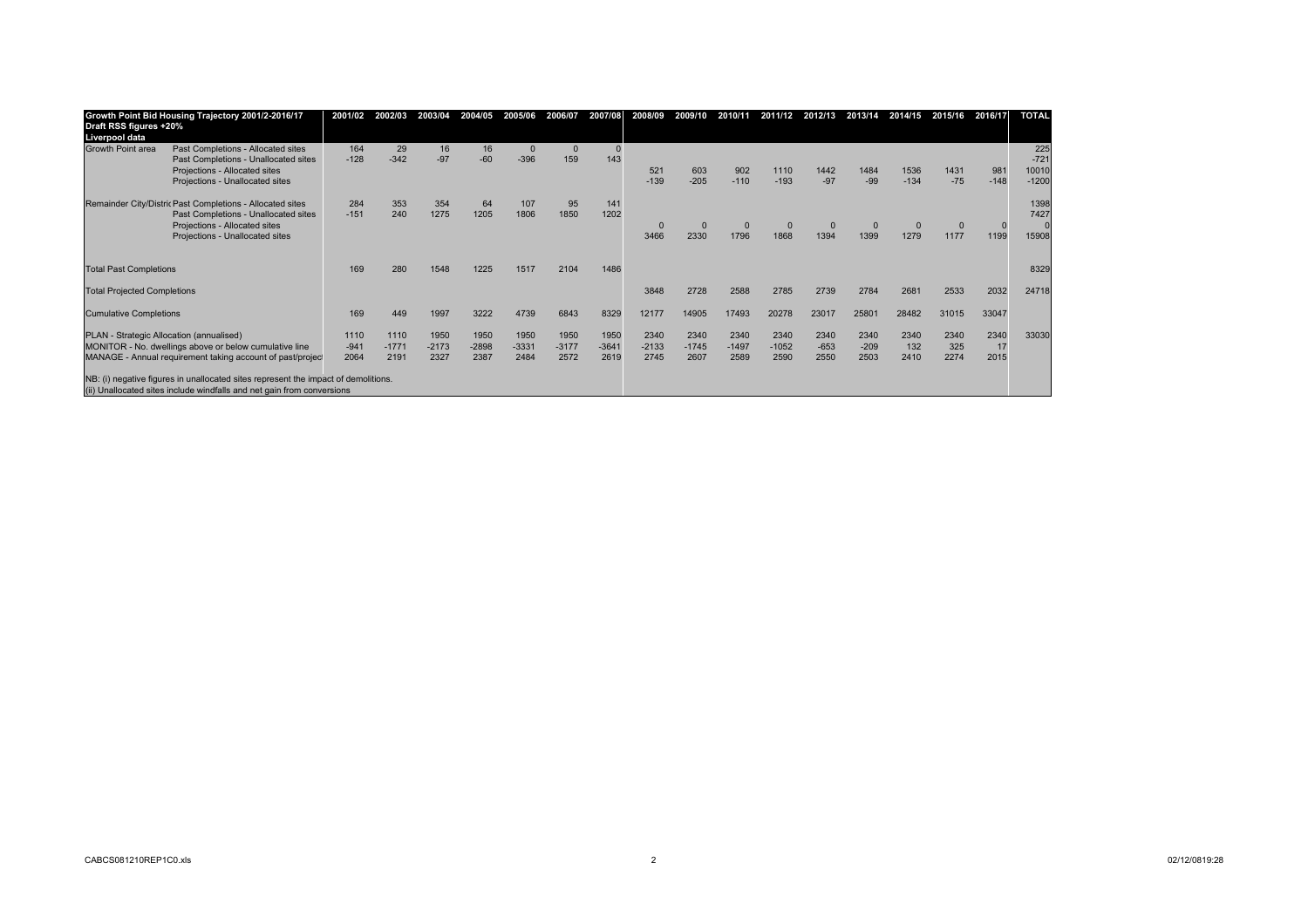| Growth Point Bid Housing Trajectory 2001/2-2016/17         |                                                                                    | 2001/02 | 2002/03 | 2003/04 | 2004/05 | 2005/06  | 2006/07  | 2007/08  | 2008/09 | 2009/10  | 2010/11  | 2011/12  | 2012/13  | 2013/14     | 2014/15 |
|------------------------------------------------------------|------------------------------------------------------------------------------------|---------|---------|---------|---------|----------|----------|----------|---------|----------|----------|----------|----------|-------------|---------|
| Draft RSS figures +20%                                     |                                                                                    |         |         |         |         |          |          |          |         |          |          |          |          |             |         |
| Mersey Heartlands combined data                            |                                                                                    |         |         |         |         |          |          |          |         |          |          |          |          |             |         |
| Growth Point area                                          | Past Completions - Allocated sites                                                 | 164     | 61      | 16      | 16      | $\Omega$ | $\Omega$ | $\Omega$ |         |          |          |          |          |             |         |
|                                                            | Past Completions - Unallocated sites                                               | $-277$  | $-557$  | $-108$  | $-271$  | $-440$   | 171      | 76       |         |          |          |          |          |             |         |
|                                                            | Projections - Allocated sites                                                      |         |         |         |         |          |          |          | 521     | 603      | 1152     | 1610     | 1942     | 2034        | 2136    |
|                                                            | Projections - Unallocated sites                                                    |         |         |         |         |          |          |          | 70      | $-22$    | $-140$   | $-233$   | $-137$   | $-139$      | $-174$  |
| Remainder City/Distric Past Completions - Allocated sites  |                                                                                    | 336     | 516     | 569     | 195     | 107      | 96       | 141      |         |          |          |          |          |             |         |
|                                                            | Past Completions - Unallocated sites                                               | 135     | 468     | 1514    | 1387    | 2070     | 2343     | 1789     |         |          |          |          |          |             |         |
|                                                            | Projections - Allocated sites                                                      |         |         |         |         |          |          |          | 69      | $\Omega$ | $\Omega$ | $\Omega$ | $\Omega$ | $\mathbf 0$ |         |
|                                                            | Projections - Unallocated sites                                                    |         |         |         |         |          |          |          | 3838    | 2741     | 2177     | 2219     | 1715     | 1690        | 1565    |
|                                                            |                                                                                    |         |         |         |         |          |          |          |         |          |          |          |          |             |         |
| <b>Total Past Completions</b>                              |                                                                                    | 358     | 488     | 1991    | 1327    | 1737     | 2610     | 2006     |         |          |          |          |          |             |         |
| <b>Total Projected Completions</b>                         |                                                                                    |         |         |         |         |          |          |          | 4498    | 3322     | 3189     | 3596     | 3520     | 3585        | 3527    |
| <b>Cumulative Completions</b>                              |                                                                                    | 358     | 846     | 2837    | 4164    | 5901     | 8511     | 10517    | 15015   | 18337    | 21526    | 25122    | 28642    | 32227       | 35754   |
| PLAN - Strategic Allocation (annualised)                   |                                                                                    | 1270    | 1270    | 2450    | 2450    | 2450     | 2450     | 2450     | 2940    | 2940     | 2940     | 2940     | 2940     | 2940        | 2940    |
| MONITOR - No. dwellings above or below cumulative line     |                                                                                    | $-912$  | $-1694$ | $-2153$ | $-3276$ | $-3989$  | $-3829$  | $-4273$  | $-2715$ | $-2333$  | $-2084$  | $-1428$  | $-848$   | $-203$      | 384     |
| MANAGE - Annual requirement taking account of past/project |                                                                                    | 2578    | 2726    | 2886    | 2955    | 3091     | 3214     | 3274     | 3415    | 3279     | 3273     | 3287     | 3226     | 3152        | 3008    |
|                                                            | NB: (i) negative figures in unallocated sites represent the impact of demolitions. |         |         |         |         |          |          |          |         |          |          |          |          |             |         |
|                                                            |                                                                                    |         |         |         |         |          |          |          |         |          |          |          |          |             |         |
|                                                            | (ii) Unallocated sites include windfalls and net gain from conversions             |         |         |         |         |          |          |          |         |          |          |          |          |             |         |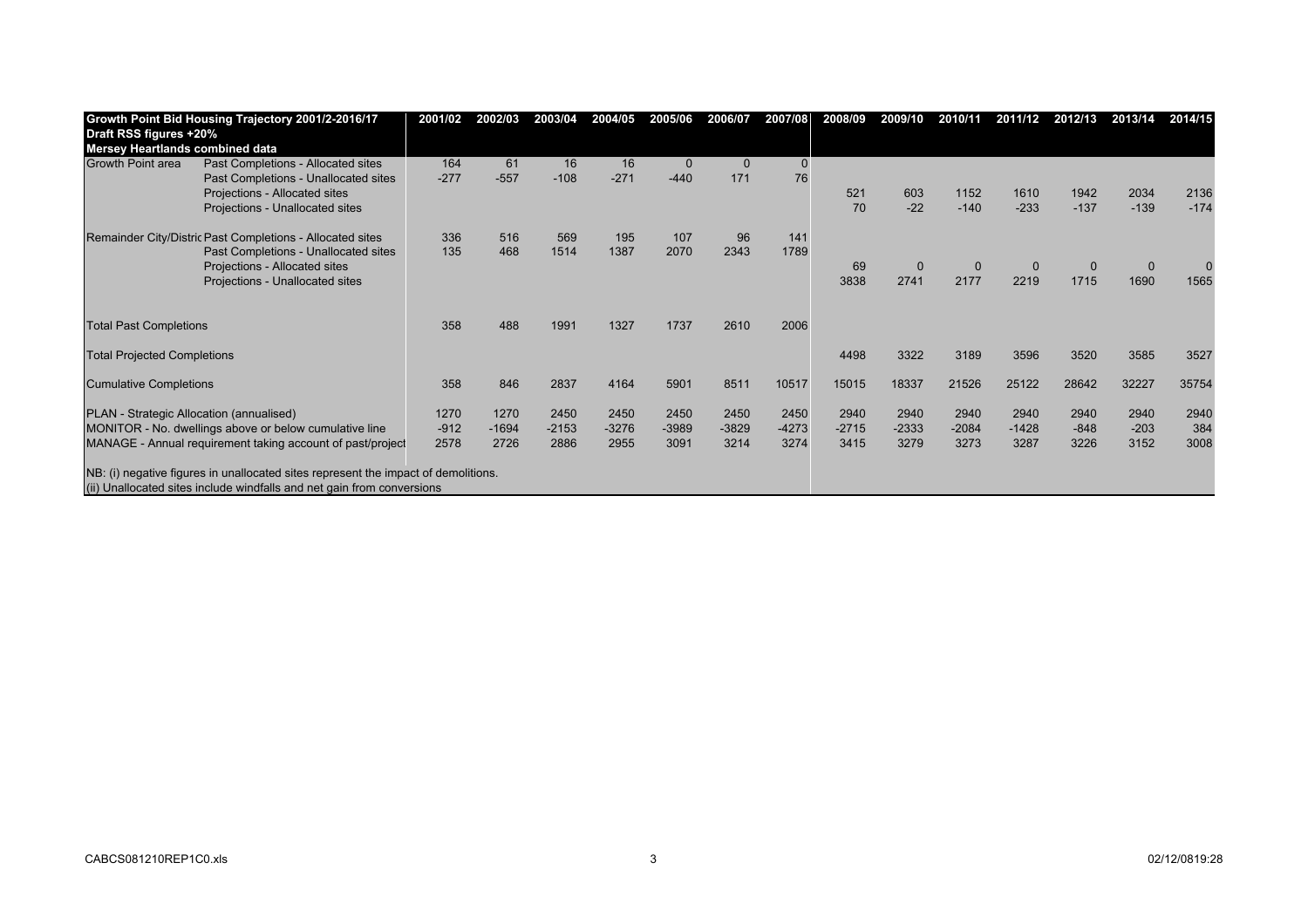|                                                           | Growth Point Bid Housing Trajectory 2001/2-2016/17                 | 2015/16  | 2016/17 | <b>TOTAL</b> |
|-----------------------------------------------------------|--------------------------------------------------------------------|----------|---------|--------------|
| Draft RSS figures +20%<br>Mersey Heartlands combined data |                                                                    |          |         |              |
| Growth Point area                                         | Past Completions - Allocated sites                                 |          |         | 257          |
|                                                           | Past Completions - Unallocated sites                               |          |         | $-1406$      |
|                                                           | Projections - Allocated sites                                      | 2081     | 1631    | 13710        |
|                                                           | Projections - Unallocated sites                                    | $-115$   | $-188$  | $-1078$      |
|                                                           | Remainder City/Distric Past Completions - Allocated sites          |          |         | 1960         |
|                                                           | Past Completions - Unallocated sites                               |          |         | 9706         |
|                                                           | Projections - Allocated sites                                      | $\Omega$ | Ω       | 69           |
|                                                           | Projections - Unallocated sites                                    | 1458     | 1480    | 18883        |
|                                                           |                                                                    |          |         |              |
| <b>Total Past Completions</b>                             |                                                                    |          |         | 10517        |
| <b>Total Projected Completions</b>                        |                                                                    | 3424     | 2923    | 31584        |
| <b>Cumulative Completions</b>                             |                                                                    | 39178    | 42101   |              |
| PLAN - Strategic Allocation (annualised)                  |                                                                    | 2940     | 2940    | 41250        |
|                                                           | MONITOR - No. dwellings above or below cumulative line             | 868      | 851     |              |
|                                                           | MANAGE - Annual requirement taking account of past/project         | 2748     | 2072    |              |
|                                                           | NB: (i) negative figures in unallocated sites represent the impa-  |          |         |              |
|                                                           | (ii) Unallocated sites include windfalls and net gain from convert |          |         |              |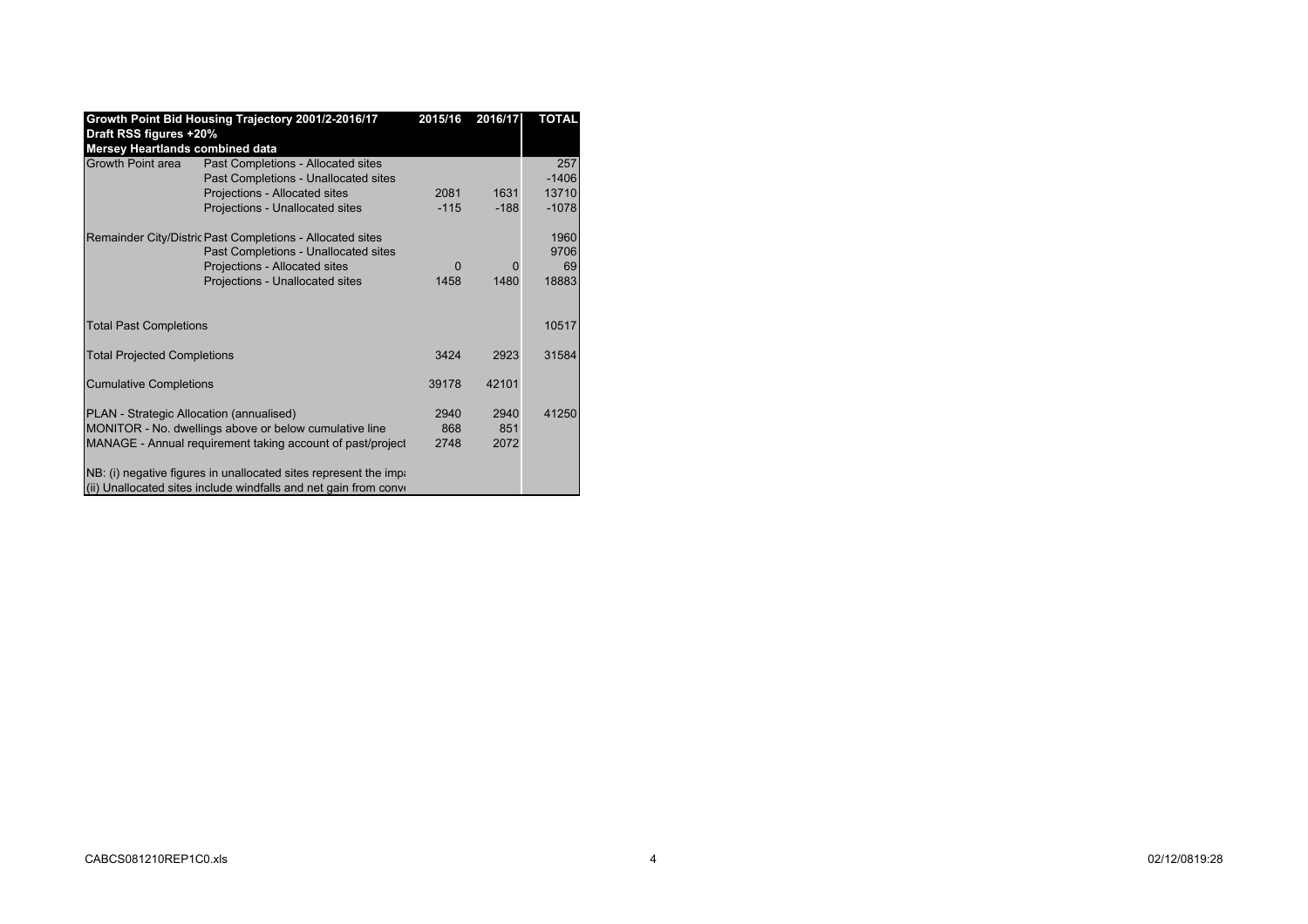| Mersey Heartlands Growth Point Bid: Schedule of Major Housing Sites October 2008 |                 |                                |                         |          |                             |            |                 |                 |                |                 |  |  |
|----------------------------------------------------------------------------------|-----------------|--------------------------------|-------------------------|----------|-----------------------------|------------|-----------------|-----------------|----------------|-----------------|--|--|
|                                                                                  |                 |                                |                         |          |                             |            |                 | <b>Gross</b>    |                | <b>Net</b>      |  |  |
|                                                                                  |                 |                                |                         |          |                             |            | <b>Delivery</b> | <b>Delivery</b> |                | <b>Delivery</b> |  |  |
|                                                                                  |                 |                                | Date of planning        | Gross    |                             | <b>Net</b> | <b>Target</b>   |                 | by Demolitions | by              |  |  |
| <b>Site</b>                                                                      | <b>District</b> | <b>Status</b>                  | permission              | Capacity | <b>Demolitions Capacity</b> |            | <b>Date</b>     | 2016/17         | by 2016/17     | 2016/17         |  |  |
| <b>Stanley Dock</b>                                                              | Liverpool       | pp                             | <b>Jun-08</b>           | 1002     | $\Omega$                    | 1002       | 2016            | 1002            | $\mathbf{0}$   | 1002            |  |  |
| Via Verde, Lime Kilns, Leeds St                                                  | Liverpool       | pp                             | <b>Jul-08</b>           | 356      | $\Omega$                    | 356        | 2016            | 356             | $\Omega$       | 356             |  |  |
| Former Ogdens Factory                                                            | Liverpool       | app refused                    | 2012                    | 250      | $\Omega$                    | 250        | 2016            | 250             | $\Omega$       | 250             |  |  |
| <b>Project Jennifer</b>                                                          | Liverpool       | pp                             | $Mav-07$                | 481      | 90                          | 391        | 2013            | 481             | 90             | 391             |  |  |
| Anfield/Breckfield                                                               | Liverpool       | HMR pp (outline)               | Jun-06                  | 1300     | 1600                        | $-300$     | 2022            | 844             | 944            | $-100$          |  |  |
| Other permissions - Anfield Ward                                                 | Liverpool       | pp                             | various pre-2008        | 212      | $\Omega$                    | 212        | various         | 212             | $\Omega$       | 212             |  |  |
| Other permissions - County Ward                                                  | Liverpool       | pp                             | various pre-2008        | 100      | O                           | 100        | various         | 100             | $\Omega$       | 100             |  |  |
| Other permissions - Everton Ward                                                 | Liverpool       | pp                             | various pre-2008        | 550      | 0                           | 550        | various         | 550             | $\Omega$       | 550             |  |  |
| Other permissions - Kirkdale Ward                                                | Liverpool       | pp                             | various pre-2008        | 718      | $\Omega$                    | 718        | various         | 718             | $\Omega$       | 718             |  |  |
| <b>Blackstock St</b>                                                             | Liverpool       | part pp                        | Apr-08                  | 482      | $\Omega$                    | 482        | 2016            | 482             | $\Omega$       | 482             |  |  |
| <b>Easby Estate</b>                                                              | Liverpool       | <b>HMR Draft Priority Site</b> | submission Dec 08       | 350      | 196                         | 154        | 2016            | 350             | 196            | 154             |  |  |
| <b>Grosvenor/St Annes</b>                                                        | Liverpool       | <b>HMR Draft Priority Site</b> | submission Apr 09       | 150      | 45                          | 105        | 2012            | 150             | 45             | 105             |  |  |
| Netherfield Rd North                                                             | Liverpool       | <b>HMR Draft Priority Site</b> | submission Jul 09       | 130      | $\mathbf 0$                 | 130        | 2012            | 130             | $\Omega$       | 130             |  |  |
| Great Mersey St/Lancaster St                                                     | Liverpool       | <b>HMR Draft Priority Site</b> | submission Nov 09       | 40       | $\Omega$                    | 40         | 2011            | 40              | $\Omega$       | 40              |  |  |
| Vauxhall Rd/Burlington St                                                        | Liverpool       | <b>HMR Draft Priority Site</b> | submission Jan 10       | 80       | $\Omega$                    | 80         | 2012            | 80              | $\Omega$       | 80              |  |  |
| Vauxhall Rd/Kingsway Tunnel                                                      | Liverpool       | <b>HMR Draft Priority Site</b> | submission Jul 10       | 55       | $\Omega$                    | 55         | 2013            | 55              | $\Omega$       | 55              |  |  |
| Stanley Rd/Lemon St                                                              | Liverpool       | <b>HMR Draft Priority Site</b> | submission Oct 10       | 60       | $\Omega$                    | 60         | 2014            | 60              | $\mathbf 0$    | 60              |  |  |
| Vauxhall Rd/Stanley Rd                                                           | Liverpool       | <b>HMR Draft Priority Site</b> | submission Oct 13       | 100      | $\Omega$                    | 100        | 2016            | 100             | $\Omega$       | 100             |  |  |
| Vauxhall Rd/Barmouth Way                                                         | Liverpool       | <b>HMR Draft Priority Site</b> | submission Jan 14       | 100      | $\Omega$                    | 100        | 2016            | 100             | $\Omega$       | 100             |  |  |
| Stanley Rd/Scotland Rd                                                           | Liverpool       | <b>HMR Draft Priority Site</b> | submission Apr 11       | 40       | $\Omega$                    | 40         | 2014            | 40              | $\Omega$       | 40              |  |  |
| Lime Kilns, Scotland Rd                                                          | Liverpool       | <b>HMR Draft Priority Site</b> | submission Jul 11       | 135      | 15                          | 120        | 2015            | 135             | 15             | 120             |  |  |
| Lime Kiln Lane/Bevington Hill                                                    | Liverpool       | <b>HMR Draft Priority Site</b> | submission Oct 11       | 40       | 0                           | 40         | 2014            | 40              | $\mathbf 0$    | 40              |  |  |
| Soho St                                                                          | Liverpool       | <b>HMR Draft Priority Site</b> | submission Jan 12       | 135      | $\Omega$                    | 135        | 2016            | 135             | $\Omega$       | 135             |  |  |
| Shaw St                                                                          | Liverpool       | <b>HMR Draft Priority Site</b> | submission Apr 10       | 40       | $\Omega$                    | 40         | 2013            | 40              | $\Omega$       | 40              |  |  |
| Everton Park (part)                                                              | Liverpool       | <b>HMR Draft Priority Site</b> | submission Apr 12       | 250      | $\Omega$                    | 250        | 2018            | 250             | $\mathbf 0$    | 250             |  |  |
| Liverpool Waters - Peel Holdings                                                 | Liverpool       | part pp                        | $Jul-03$                | 25000    | 0                           | 25000      | 2050            | 2000            | $\mathbf 0$    | 2000            |  |  |
| Other potential sites Liverpool                                                  | Liverpool       | <b>SHLAA</b>                   | various post-2008       | 1400     | 0                           | 1400       | various         | 1400            | $\mathbf 0$    | 1400            |  |  |
| <b>Rivers Streets</b>                                                            | Wirral          | <b>Primarily Residential</b>   | December 2009           | 150      | $\Omega$                    | 150        | 2016            | 150             | 0              | 150             |  |  |
| <b>Valley Road</b>                                                               | Wirral          | <b>Primarily Residential</b>   | submission January 2026 | 100      | 0                           | 100        | 2016            | 0               | $\Omega$       | 0               |  |  |
| <b>Milner/Carrington Streets</b>                                                 | Wirral          | <b>HMRI Priority Site</b>      | June 2012               | 80       | 135                         | $-55$      | 2016            | 80              | 135            | $-55$           |  |  |
| <b>Bray/Brassey Streets</b>                                                      | Wirral          | <b>HMRI Priority Site</b>      | June 2012               | 80       | 60                          | 20         | 2016            | 80              | 60             | 20              |  |  |
| North Birkenhead                                                                 | Wirral          | <b>HMRI Priority Site</b>      | June 2011               | 500      | 400                         | 100        | 2016            | 500             | 400            | 100             |  |  |
| <b>Northbank East</b>                                                            | Wirral          | <b>Wirral Waters</b>           | <b>June 2009</b>        | 1500     | 0                           | 1500       | 2020            | 1000            | $\Omega$       | 1000            |  |  |
| Woodside                                                                         | Wirral          | Draft Masterplan               | <b>July 2009</b>        | 700      | $\Omega$                    | 700        | 2020            | 350             | $\Omega$       | 350             |  |  |
| Marina View/Four Bridges                                                         | Wirral          | <b>Wirral Waters</b>           | December 2009           | 500      | 0                           | 500        | 2020            | 200             | 0              | 200             |  |  |
| Northbank West                                                                   | Wirral          | <b>Wirral Waters</b>           | December 2009           | 2500     | $\Omega$                    | 2500       | 2030            | 500             | $\Omega$       | 500             |  |  |